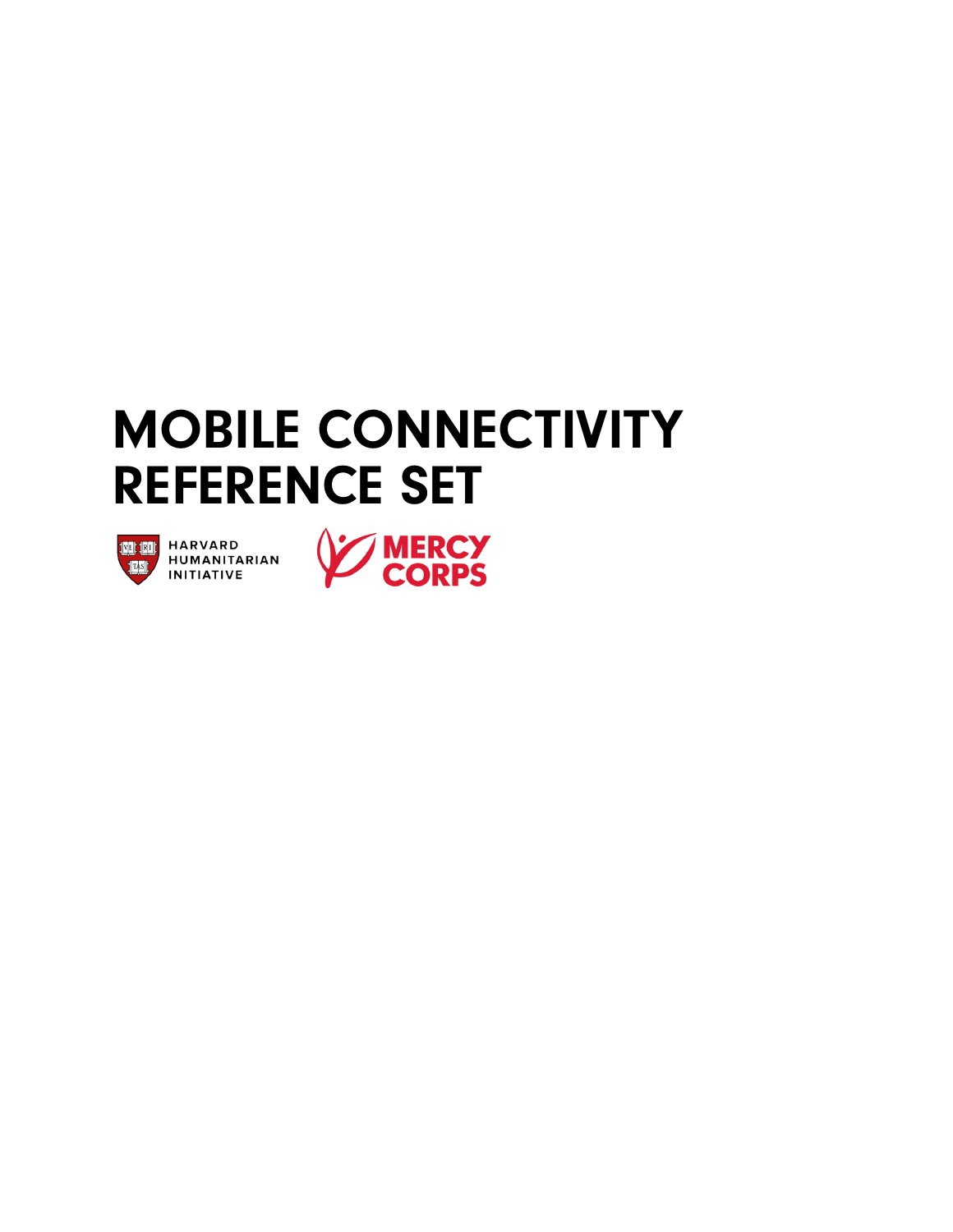## CONTENTS

- HUMANITARIAN INFORMATION ACTIVITIES & ETHICS 3
- REFUGEE MOVEMENT, DATA & TECHNOLOGIES 6
- PSYCHOSOCIAL WELLBEING & TECH AMONG REFUGEES 9
- 10 DATA AND INFORMATION COMMUNICATION TECHNOLOGIES

This material is published under a Creative Commons Attribution-Noncommercial 4.0 International license.

Humanitarian reuse in future and ongoing work is encouraged.

Last updated August 2020

Compiled by Caitlin N. Howarth [chowarth@hsph.harvard.edu](mailto:chowarth%40hsph.harvard.edu?subject=) Questions and collaboration requests: Dr. Danielle N. Poole dap355@mail.harvard.edu

The authors wish to thank Adrienne Brooks, Robert Claro, Alexa Schmidt, and John Traylor for their contributions to this project and ingenuity in providing connectivity as aid worldwide. This project would not have been possible without the leadership of Meghann Rhynard-Geil.

Special thanks also go to those building rights-based approachs and operational frameworks for humanitarian information activities and technology applications, including but not limited to Nathaniel A. Raymond, Stuart Campo, Jos Berens, Massimo Marelli, Christopher Kuner, Robert Reimann, and John Warnes. Their work and that of contributors to the OCHA [Working Draft of Data](https://centre.humdata.org/data-responsibility/)  [Responsibility Guidelines](https://centre.humdata.org/data-responsibility/), the ICRC [Professional Standards for Protection Work](https://www.icrc.org/en/publication/0999-professional-standards-protection-work-carried-out-humanitarian-and-human-rights), the ICRC/Brussels Privacy Hub [Handbook on Data Protection in Humanitarian Action](https://www.icrc.org/en/data-protection-humanitarian-action-handbook), the [Signal Code: A Human](https://signalcode.org)  [Rights Approach to Information During Crisis](https://signalcode.org), [NetHope,](https://nethope.org) the [Emergency Telecommunications Cluster](https://www.etcluster.org), UNHCR's [Connectivity for Refugees](http://www.unhcr.org/innovation/connectivity-for-refugees/), and [CISCO Tactical Operations](https://www.cisco.com/c/en/us/about/csr/impact/critical-human-needs/tactical-operations-tacops.html) can be seen throughout this project.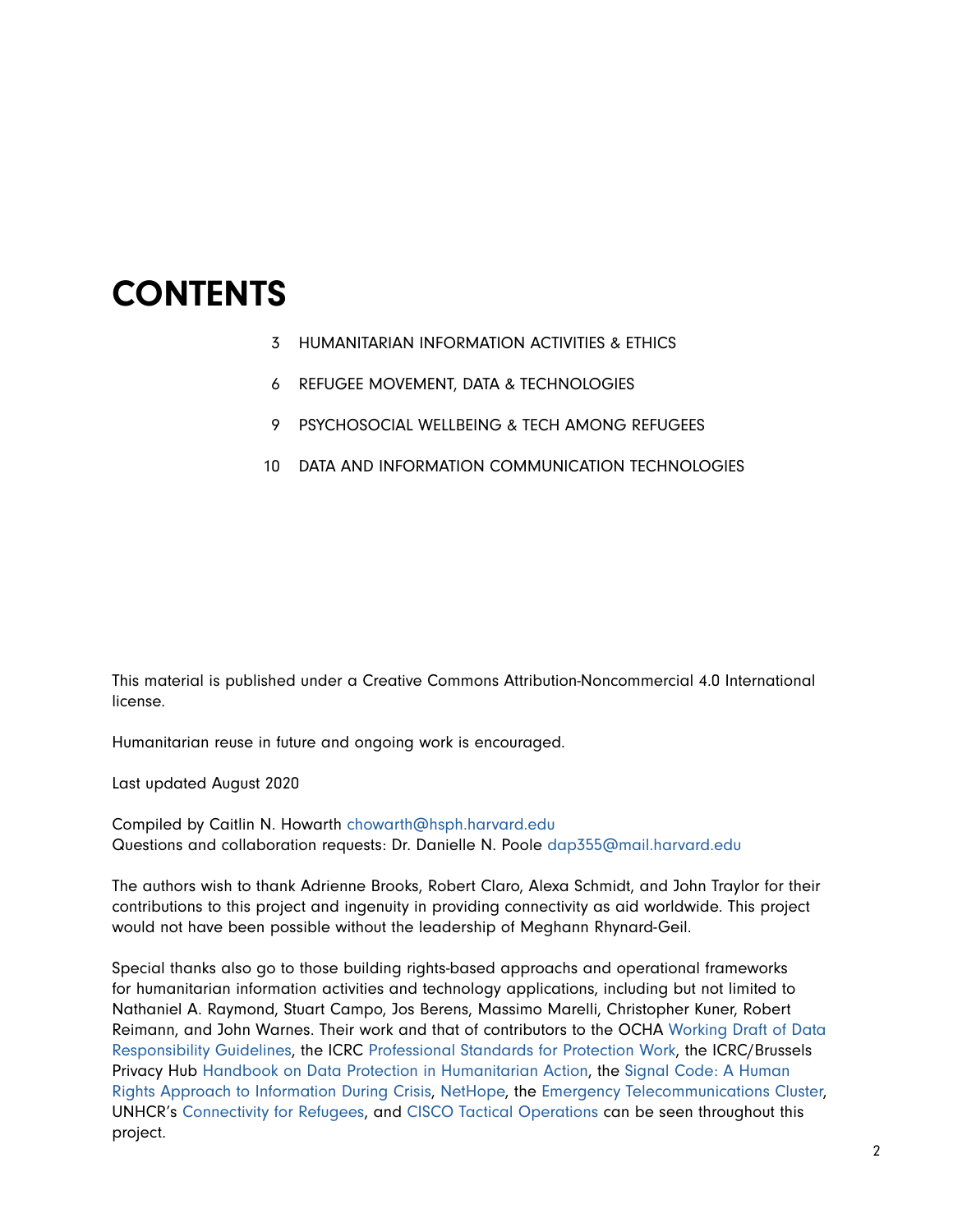#### HUMANITARIAN INFORMATION ACTIVITIES & ETHICS

Digital information ecosystems have experienced waves of standardization and ethical contextualization over the past decades, with increasing numbers of humanitarian organizations dedicating resources to the digitization of their work and/or the utilization of data as a key component of their activities and interventions. No single set of standards has been designed, agreed or maintained on par with the Sphere System for operational guidance, expectation setting, and implementation guidelines. This collection includes critical commentaries of humanitarian information activities, often with an emphasis on beneficiary re-identification, vulnerability to state actors, and practitioner consistency with international humanitarian and human rights laws.

As defined in the [Signal Code,](mailto:https://signalcode.org?subject=) humanitarian information activities (HIAs) are activities and programs that may include the collection, storage, processing, analysis, further use, transmission, and public release of data and other forms of information. HIAs also include the establishment and development of communications capacity and infrastructure by responders and/or populations. These activities occur as part of humanitarian action throughout the response cycle and include, but are not limited to: improving situational awareness; disaster preparedness and mitigation; intervention design and evaluation; connecting populations to response activities and to each other; and supporting ongoing operations, including the delivery of assistance.

- Barros, Guillermo. "Central American Refugees: Protected or Put at Risk by Communication Technologies?" *Forced Migration Review*, Latin American and the Caribbean, 56, no. 1 (October 2017): 20–22.
- Bennett, Deedee. "Information and Communication Technology in Crisis and Disaster Management." *Oxford Research Encyclopedia of Politics*, October 30, 2019. [https://doi.org/10.1093/acrefore/9780190228637.013.1582.](https://doi.org/10.1093/acrefore/9780190228637.013.1582)
- Broussard, Grant, Leonard S. Rubenstein, Courtland Robinson, Wasim Maziak, Sappho Z. Gilbert, and Matthew DeCamp. "Challenges to Ethical Obligations and Humanitarian Principles in Conflict Settings: A Systematic Review." *Journal of International Humanitarian Action* 4, no. 1 (September 5, 2019): 15.<https://doi.org/10.1186/s41018-019-0063-x.>
- Campo, Stuart R., Caitlin N. Howarth, Nathaniel A. Raymond, and Daniel P. Scarnecchia. "The Signal Code: Ethical Obligations for Humanitarian Information Activities." Standards and Ethics. Cambridge: Harvard Humanitarian Initiative, 2018. [https://](https://signalcodeorg.files.wordpress.com/2018/05/signal-obligations-final-05-24-2018.pdf) [signalcodeorg.files.wordpress.com/2018/05/signal-obligations-final-05-24-2018.pdf](https://signalcodeorg.files.wordpress.com/2018/05/signal-obligations-final-05-24-2018.pdf).
- Cowls, Josh. "Privacy Risks and Responses in the Digital Age." In *The 2018 Yearbook of the Digital Ethics Lab*, edited by Carl Öhman and David Watson, 133–47. Digital Ethics Lab Yearbook. Cham: Springer International Publishing, 2019. [https://doi.](https://doi.org/10.1007/978-3-030-17152-0_9) [org/10.1007/978-3-030-17152-0\\_9](https://doi.org/10.1007/978-3-030-17152-0_9).
- Currion, Paul. "Network Humanitarianism." HPG Working Paper. London, UK: Humanitarian Policy Group, May 2018.
- Curry, David R., Ronald J. Waldman, and Arthur L. Caplan. "An Ethical Framework for the Development and Review of Health Research Proposals Involving Humanitarian Contexts." R2HC Programme. New York, NY: ELRHA, January 2014.
- Duffield, Mark. "Challenging Environments: Danger, Resilience and the Aid Industry." *Security Dialogue* 43, no. 5 (2012): 475–92. <https://doi.org/10.1177/0967010612457975>.
- ———. Global Governance and the New Wars: The Merging of Development and Security, 2014.
- Greenwood, Faine, Caitlin N. Howarth, Nathaniel A. Raymond, Daniel P. Scarnecchia. "The Signal Code: A Human Rights Approach to Information During Crisis." Standards and Ethics Series. Cambridge, MA: Harvard Humanitarian Initiative, January 2017. [https://](https://signalcodeorg.files.wordpress.com/2017/01/signalcode_final7.pdf ) [signalcodeorg.files.wordpress.com/2017/01/signalcode\\_final7.pdf](https://signalcodeorg.files.wordpress.com/2017/01/signalcode_final7.pdf )
- Floridi, Luciano, Corinne Cath, and Mariarosaria Taddeo. "Digital Ethics: Its Nature and Scope." In *The 2018 Yearbook of the Digital Ethics Lab*, edited by Carl Öhman and David Watson, 9–17. Digital Ethics Lab Yearbook. Cham: Springer International Publishing, 2019. [https://doi.org/10.1007/978-3-030-17152-0\\_2](https://doi.org/10.1007/978-3-030-17152-0_2).
- Gralla, Erica, Jarrod Goentzel, and Bartel Van de Walle. "Field-Based Decision Makers' Information Needs in Sudden Onset Disasters." Geneva, Switzerland: ACAPS and UN OCHA, October 2013. [https://www.digitalhumanitarians.com/field-based-decision-makers](https://www.digitalhumanitarians.com/field-based-decision-makers-information-needs-archive/)[information-needs-archive/](https://www.digitalhumanitarians.com/field-based-decision-makers-information-needs-archive/).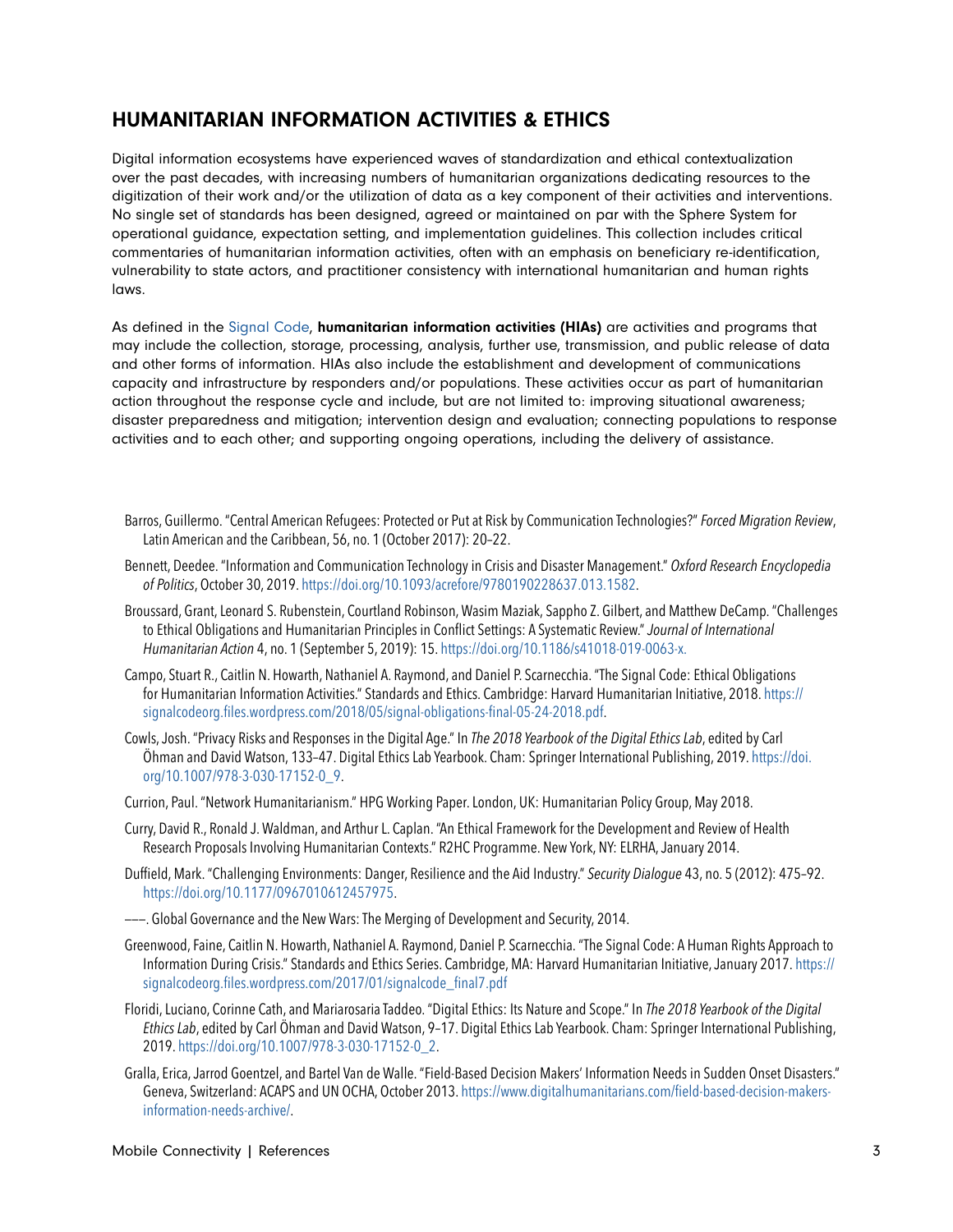- "Humanitarianism in the Network Age." OCHA Policy and Studies Series. Geneva, Switzerland: UN Office for the Coordination of Humanitarian Affairs, 2013.
- ICRC. *Professional Standards for Protection Work Carried Out by Humanitarian and Human Rights Actors in Armed Conflict and Other Situations of Violence*. 3rd ed. Geneva, Switzerland: International Committee of the Red Cross, 2018.
- James, Eric, and Abigail Taylor. *Managing Humanitarian Innovation*. Practical Action Publishing, 2018. [https://doi.](https://doi.org/10.3362/9781780449531) [org/10.3362/9781780449531](https://doi.org/10.3362/9781780449531).
- Janeček, Václav. "Digitalised Legal Information: Towards a New Publication Model." In T*he 2018 Yearbook of the Digital Ethics Lab*, edited by Carl Öhman and David Watson, 149–65. Digital Ethics Lab Yearbook. Cham: Springer International Publishing, 2019. [https://doi.org/10.1007/978-3-030-17152-0\\_10](https://doi.org/10.1007/978-3-030-17152-0_10).
- Jørgensen, R. F., D. Kaye, S. Zuboff, M. Flyverbom, A. Bechmann, J. E. Mai, F. Bermejo, J. C. York, A. Callamard, and T. McGonagle. Human Rights in the Age of Platforms. MIT Press, 2019.
- Sandvik, Kristin Bergtora and Nathaniel A. Raymond. "Beyond the Protective Effect: Towards a Theory of Harm for Information Communication Technologies in Mass Atrocity Response." *Genocide Studies and Prevention: An International Journal* 11, no. 1 (2017): 9–24. [https://doi.org/10.5038/1911-9933.11.1.1454.](https://doi.org/10.5038/1911-9933.11.1.1454)
- Kroener, Inga, David Barnard-Wills, and Julia Muraszkiewicz. "Agile Ethics: An Iterative and Flexible Approach to Assessing Ethical, Legal and Social Issues in the Agile Development of Crisis Management Information Systems." *Ethics and Information Technology*, February 11, 2019. <https://doi.org/10.1007/s10676-019-09501-6.>
- Kuner, Christopher, and Massimo Marelli, eds. *Handbook on Data Protection in Humanitarian Action*. 2nd Edition. Geneva, Switzerland: International Committee of the Red Cross, 2019. [https://shop.icrc.org/handbook-on-data-protection-in](https://shop.icrc.org/handbook-on-data-protection-in-humanitarian-action.htm)[humanitarian-action.html](https://shop.icrc.org/handbook-on-data-protection-in-humanitarian-action.htm).
- Meaker, Morgan. "Are Aid Agencies Abetting 'Surveillance Humanitarianism'?" OneZero, September 27, 2019. [https://onezero.](https://onezero.medium.com/are-aid-agencies-abetting-surveillance-humanitarianism-5bc2b5a78ff6) [medium.com/are-aid-agencies-abetting-surveillance-humanitarianism-5bc2b5a78ff6](https://onezero.medium.com/are-aid-agencies-abetting-surveillance-humanitarianism-5bc2b5a78ff6).
- Meier, Patrick. *Digital Humanitarians: How Big Data Is Changing the Face of Humanitarian Response.* Boca Raton, FL: CRC Press, 2015.
- Metcalf, Jacob, and Kate Crawford. "Where Are Human Subjects in Big Data Research? The Emerging Ethics Divide." *Big Data & Society* 3, no. 1 (June 1, 2016). <https://doi.org/10.1177/2053951716650211>.
- Montjoye, Yves-Alexandre de, Jake Kendall, and Cameron F. Kerry. "Enabling Humanitarian Use of Mobile Phone Data." Washington, DC, November 12, 2014. [https://www.brookings.edu/research/enabling-humanitarian-use-of-mobile-phone-data/.](https://www.brookings.edu/research/enabling-humanitarian-use-of-mobile-phone-data/)
- Öhman, Carl. "From Bones to Bytes: A New Chapter in the History of Death." In *The 2018 Yearbook of the Digital Ethics Lab*, edited by Carl Öhman and David Watson, 167–82. Digital Ethics Lab Yearbook. Cham: Springer International Publishing, 2019. [https://doi.](https://doi.org/10.1007/978-3-030-17152-0_11) [org/10.1007/978-3-030-17152-0\\_11.](https://doi.org/10.1007/978-3-030-17152-0_11)
- Öhman, Carl, and David Watson. "Digital Ethics: Goals and Approach." In The 2018 Yearbook of the Digital Ethics Lab, edited by Carl Öhman and David Watson, 1–7. Digital Ethics Lab Yearbook. Cham: Springer International Publishing, 2019. [https://doi.](https://doi.org/10.1007/978-3-030-17152-0_1) [org/10.1007/978-3-030-17152-0\\_1](https://doi.org/10.1007/978-3-030-17152-0_1).
- Parker, Ben. "Aid Agencies Rethink Personal Data as New EU Rules Loom." *The New Humanitarian*, January 18, 2018. [https://www.](https://www.thenewhumanitarian.org/analysis/2018/01/18/aid-agencies-rethink-personal-data-new-eu-rules-loom) [thenewhumanitarian.org/analysis/2018/01/18/aid-agencies-rethink-personal-data-new-eu-rules-loom.](https://www.thenewhumanitarian.org/analysis/2018/01/18/aid-agencies-rethink-personal-data-new-eu-rules-loom)
- ———. "Audit Exposes UN Food Agency's Poor Data-Handling." *The New Humanitarian*, January 18, 2018. [https://www.](https://www.thenewhumanitarian.org/news/2018/01/18/exclusive-audit-exposes-un-food-agency-s-poor-data-handling) [thenewhumanitarian.org/news/2018/01/18/exclusive-audit-exposes-un-food-agency-s-poor-data-handling](https://www.thenewhumanitarian.org/news/2018/01/18/exclusive-audit-exposes-un-food-agency-s-poor-data-handling).
- Pham, Phuong N., and Patrick Vinck. "Technology, Conflict Early Warning Systems, Public Health, and Human Rights." *Health and Human Rights* 14, no. 2 (2012): 106.
- Rahman, Zara. "Irresponsible Data? The Risks of Registering the Rohingya." *The New Humanitarian*, October 23, 2017. [https://www.](https://www.thenewhumanitarian.org/opinion/2017/10/23/irresponsible-data-risks-registering-rohingya) [thenewhumanitarian.org/opinion/2017/10/23/irresponsible-data-risks-registering-rohingya](https://www.thenewhumanitarian.org/opinion/2017/10/23/irresponsible-data-risks-registering-rohingya).
- Raymond, Nathaniel A. "Beyond 'Do No Harm' and Individual Consent: Reckoning with the Emerging Ethical Challenges of Civil Society's Use of Data." In *Group Privacy: New Challenges of Data Technologies*, edited by Linnet Taylor, Luciano Floridi, and Bart van Der Sloot, 126:67–82. Cham: Springer, 2017. <https://doi.org/10.1007/978-3-319-46608-8>.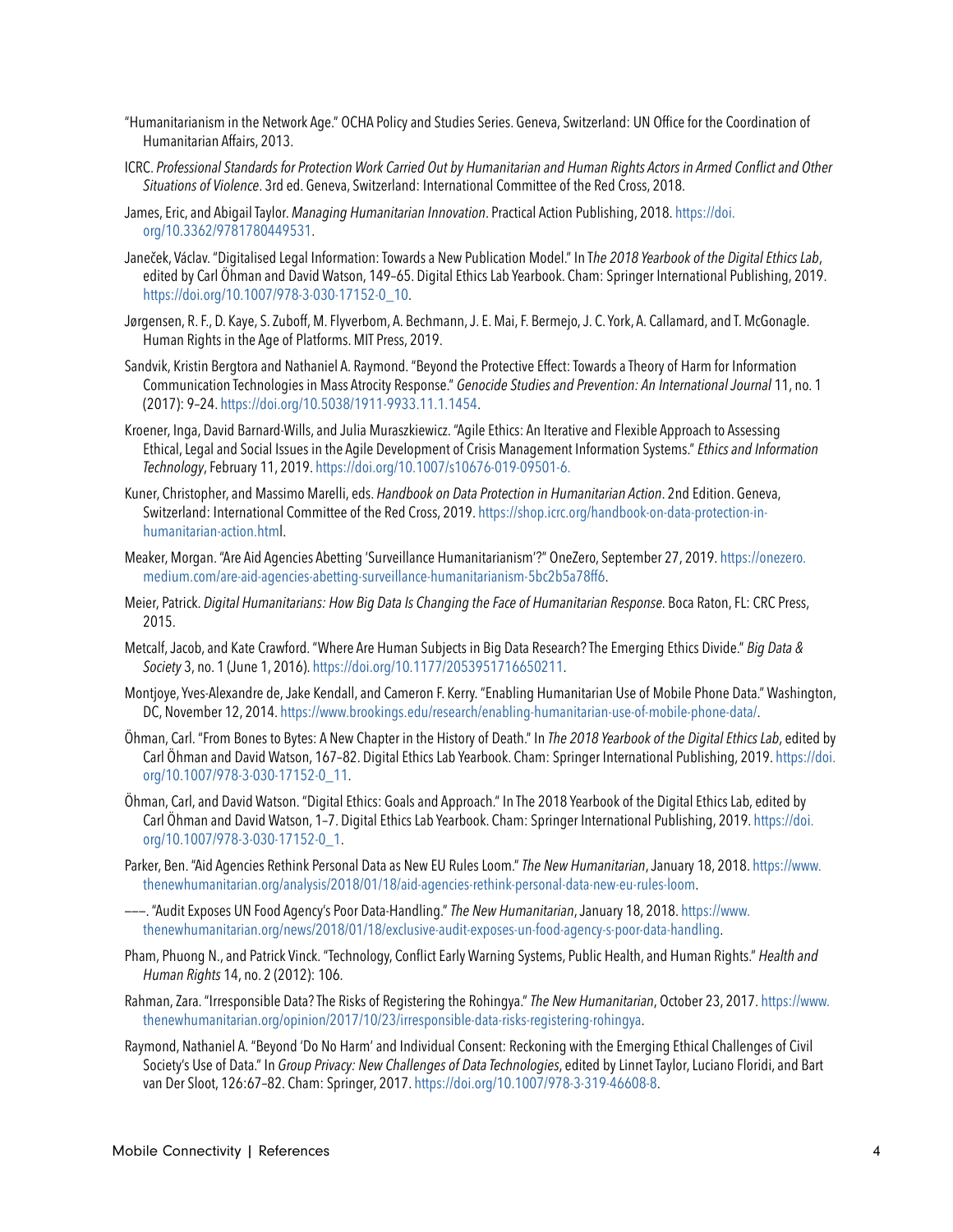- ———. "Ethical and Responsible Use of ICT." In *Managing Humanitarian Innovation: The Cutting Edge of Aid*, edited by Eric James and Abigail Taylor, 2018.<https://doi.org/10.3362/9781780449531>.
- Raymond, Nathaniel A., Ziad Al Achkar, Stefaan Verhulst, and Jos Berens. "Data Preparedness: Connecting Data, Decision Making and Humanitarian Response." Think Brief. OCHA Policy and Studies Series. The Hague: UN Office for the Coordination of Humanitarian Affairs, May 2016. [https://www.unocha.org/sites/dms/Documents/TB18\\_Data%20Responsibility\\_Online.pdf](https://www.unocha.org/sites/dms/Documents/TB18_Data%20Responsibility_Online.pdf).
- Raymond, Nathaniel A., and Brittany L. Card. "Applying Humanitarian Principles to Current Uses of Information Communication Technologies: Gaps in Doctrine and Challenges to Practice." Cambridge, MA: Harvard Humanitarian Initiative, July 2015. [https://](https://hhi.harvard.edu/sites/default/files/publications/signal_program_humanitarian_principles_white_paper.pdf) [hhi.harvard.edu/sites/default/files/publications/signal\\_program\\_humanitarian\\_principles\\_white\\_paper.pdf](https://hhi.harvard.edu/sites/default/files/publications/signal_program_humanitarian_principles_white_paper.pdf).
- Raymond, Nathaniel A., Brittany L. Card, and Ziad Al Achkar. "What Is 'Humanitarian Communication'? Towards Standard Definitions and Protections for the Humanitarian Use of ICTs." London, UK, 2015. [https://www.eisf.eu/wp-content/uploads/2015/10/2041-](https://www.eisf.eu/wp-content/uploads/2015/10/2041-EISF-2015-What-is-humanitarian-communication.pdf) [EISF-2015-What-is-humanitarian-communication.pdf](https://www.eisf.eu/wp-content/uploads/2015/10/2041-EISF-2015-What-is-humanitarian-communication.pdf).
- Raymond, Nathaniel A., and Casey S. Harrity. "Addressing the 'Doctrine Gap': Professionalising the Use of Information Communication Technologies in Humanitarian Action." *Humanitarian Exchange* 66 (April 2016): 10–13.
- Raymond, Nathaniel A., Daniel P. Scarnecchia, and Stuart R. Campo. "Humanitarian Data Breaches: The Real Scandal Is Our Collective Inaction." IRIN News. December 8, 2017. [https://www.irinnews.org/opinion/2017/12/08/humanitarian-data-breaches-real](https://www.irinnews.org/opinion/2017/12/08/humanitarian-data-breaches-real-scandal-our-collective-inaction)[scandal-our-collective-inaction](https://www.irinnews.org/opinion/2017/12/08/humanitarian-data-breaches-real-scandal-our-collective-inaction).
- Raymond, Nathaniel, and Ziad Al Achkar. "Building Data Responsibility into Humanitarian Action." OCHA Policy and Studies Series. The Hague, Netherlands: UN Office for the Coordination of Humanitarian Affairs, May 2016. [https://www.unocha.org/sites/dms/](https://www.unocha.org/sites/dms/Documents/TB18_Data%20Responsibility_Online.pdf) [Documents/TB18\\_Data%20Responsibility\\_Online.pdf.](https://www.unocha.org/sites/dms/Documents/TB18_Data%20Responsibility_Online.pdf)
- Sandvik, Kristin Bergtora, and Katja Lindskov Jacobsen, eds. *UNHCR and the Struggle for Accountability: Technology, Law and Results-Based Management.* Routledge Humanitarian Studies. New York: Routledge, 2017.
- Scarnecchia, Daniel P., Nathaniel A. Raymond, Faine Greenwood, Caitlin Howarth, and Danielle N. Poole. "A Rights-Based Approach to Information in Humanitarian Assistance." *PLOS Currents Disasters*, September 20, 2017. <https://doi.org/10/gcv6tk>.
- Schopper, Doris, Angus Dawson, Ross Upshur, Aasim Ahmad, Amar Jesani, Raffaella Ravinetto, Michael J. Segelid, Sunita Sheel Bandewar, and Jerome Amir Singh. "Innovations in Research Ethics Governance in Humanitarian Settings." *BMC Medical Ethics* 16, no. 10 (2015). [https://doi.org/10.1186/s12910-015-0002-3.](https://doi.org/10.1186/s12910-015-0002-3)
- Schopper, Doris, Ross Upshur, Francine Matthys, Jerome Amir Singh, Sunita Sheel Bandewar, Aasim Ahmad, and Els van Dongen. "Research Ethics Review in Humanitarian Contexts: The Experience of the Independent Ethics Review Board of Médecins Sans Frontières." *PLoS Medicine* 6, no. 7 (July 28, 2009). <https://doi.org/10.1371/journal.pmed.1000115>.
- Soderlund, Walter C. *Humanitarian Crises and Intervention: Reassessing the Impact of Mass Media.* Sterling, VA: Kumarian Press, 2008.
- Sphere Association. *The Sphere Handbook: Humanitarian Charter and Minimum Standards in Humanitarian Response*. 4th edition. Geneva, Switzerland: Sphere Association, 2018. <https://www.spherestandards.org/handbook>.
- Vinck, Patrick, Phuong N. Pham, and Albert Ali Salah. "'Do No Harm' in the Age of Big Data: Data, Ethics, and the Refugees." In *Guide to Mobile Data Analytics in Refugee Scenarios: The "Data for Refugees Challenge" Study*, edited by Albert Ali Salah, Alex Pentland, Bruno Lepri, and Emmanuel Letouzé, 87–99. Cham: Springer International Publishing, 2019. [https://doi.org/10.1007/978-3-](https://doi.org/10.1007/978-3-030-12554-7_5) [030-12554-7\\_5.](https://doi.org/10.1007/978-3-030-12554-7_5)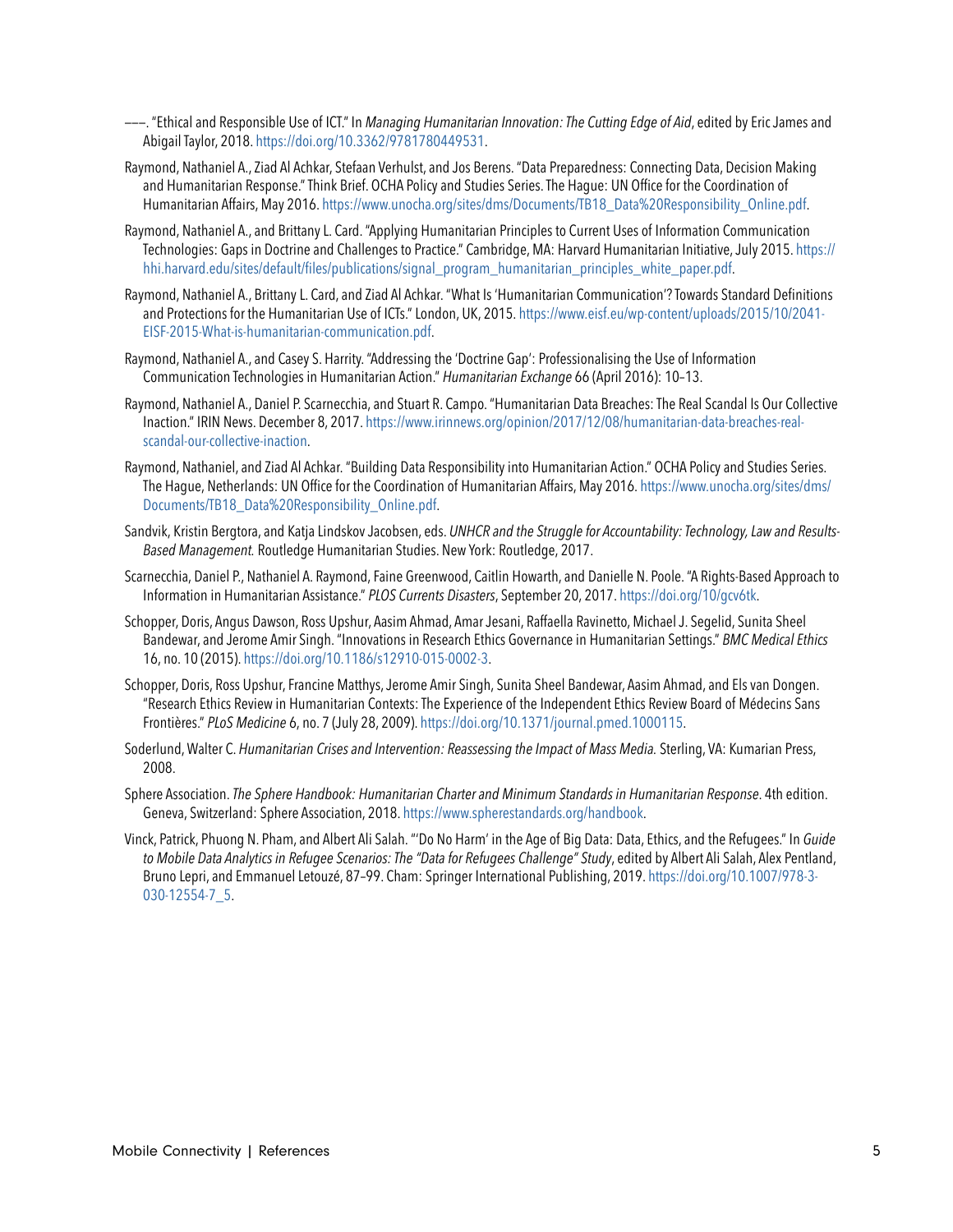#### REFUGEE MOVEMENT, DATA, AND TECHNOLOGIES

Over the past decade, migration and refugee flows have increased at a significantly greater rate than prior years. These dynamics reflect both acute conditions (e.g., the Syrian Civil War) and the effects of long-term crises (e.g., climate change). To better understand the near-term future of global migration and refugee needs, practitioners may find this literature a helpful starting point complete with benchmark reports, key indicators, and insights into both remote and ground-level ongoing assessments of migration and refugee movement. This landscape also helps illustrate the types of activities designed for refugee populations, as well as how refugees are often missing from the design and implementation processes. With ongoing research in refugee digital information ecosystems, these resources may offer value to refugee and diaspora communities, practitioners seeking resources, and funders interested in the success or failure of past digital aid interventions.

- Alcayna, Tilly, Vincenzo Bollettino, Philip Dy, and Patrick Vinck. "Resilience and Disaster Trends in the Philippines: Opportunities for National and Local Capacity Building." *PLOS Currents Disasters*, September 14, 2016. [https://doi.org/10.1371/currents.](https://doi.org/10.1371/currents.dis.4a0bc960866e53bd6357ac135d740846) [dis.4a0bc960866e53bd6357ac135d740846](https://doi.org/10.1371/currents.dis.4a0bc960866e53bd6357ac135d740846).
- Anderson, Liam. "Burundian Refugees Living in Tanzania Face Forced Repatriation." Global Voices, September 9, 2019. [https://](https://globalvoices.org/2019/09/09/burundian-refugees-living-in-tanzania-face-forced-repatriation) [globalvoices.org/2019/09/09/burundian-refugees-living-in-tanzania-face-forced-repatriation](https://globalvoices.org/2019/09/09/burundian-refugees-living-in-tanzania-face-forced-repatriation)/.
- Brankamp, Hanno. "'Occupied Enclave': Policing and the Underbelly of Humanitarian Governance in Kakuma Refugee Camp, Kenya." *Political Geography* 71 (May 1, 2019): 67–77. <https://doi.org/10.1016/j.polgeo.2019.02.008>.
- Brown, Suzana, Martin Saint, and Chrystina Russell. "Education in an Extreme Environment: A University in a Refugee Camp." IEEE Computer Society, 2017.
- Calka, Beata, and Bruce Cahan. "Interactive Map of Refugee Movement in Europe." *Geodesy and Cartography* 65, no. 2 (2016): 139–48. [https://doi.org/10.1515/geocart-2016-0010.](https://doi.org/10.1515/geocart-2016-0010)
- Melissa Carlson, Laura Jakli, Katerina Linos, "Rumors and Refugees: How Government-Created Information Vacuums Undermine Effective Crisis Management," *International Studies Quarterly,* Volume 62, Issue 3, September 2018, Pages 671–685, [https://doi](https://doi-org.ezp-prod1.hul.harvard.edu/10.1093/isq/sqy018 )[org.ezp-prod1.hul.harvard.edu/10.1093/isq/sqy018](https://doi-org.ezp-prod1.hul.harvard.edu/10.1093/isq/sqy018 )
- Casswell, Jenny. "The Digital Lives of Refugees: How Displaced Populations Use Moblle Phones and What Gets in the Way." GSMA Mobile for Humanitarian Innovation. GSM Association, July 2019. [https://www.gsma.com/mobilefordevelopment/wp-content/](https://www.gsma.com/mobilefordevelopment/wp-content/uploads/2019/07/The-Digital-Lives-of-Refugees.pdf) [uploads/2019/07/The-Digital-Lives-of-Refugees.pdf](https://www.gsma.com/mobilefordevelopment/wp-content/uploads/2019/07/The-Digital-Lives-of-Refugees.pdf).
- Coddington, Kate, and Alison Mountz. "Countering Isolation with the Use of Technology: How Asylum-Seeking Detainees on Islands in the Indian Ocean Use Social Media to Transcend Their Confinement." *Journal of the Indian Ocean Region* 10, no. 1 (April 25, 2014): 97–112. <https://doi.org/10.1080/19480881.2014.896104>.
- Crea, Thomas M., and Neil Sparnon. "Democratizing Education at the Margins: Faculty and Practitioner Perspectives on Delivering Online Tertiary Education for Refugees." *International Journal of Educational Technology in Higher Education* 14, no. 43 (2017). [https://doi.org/10.1186/s41239-017-0081-y.](https://doi.org/10.1186/s41239-017-0081-y)
- Davies, Anne. "IDPs in Host Families and Host Communities: Assistance for Hosting Arrangements." Geneva, Switzerland: United Nations High Commissioner for Refugees (UNHCR), April 2012. <https://www.refworld.org/docid/4fe8732c2.html>.
- "Deperate Journeys: January 2017 March 2018." United Nations High Commissioner for Refugees, March 2018. [https://data2.unhcr.](https://data2.unhcr.org/en/documents/download/63039) [org/en/documents/download/63039](https://data2.unhcr.org/en/documents/download/63039).
- "Desperate Journeys: Refugees and Migrants Arriving in Europe and at Europe's Borders January December 2018." Desperate Journeys. UN High Commissioner for Refugees, January 2019. <https://www.unhcr.org/desperatejourneys/>.
- Ekzayez, Abdulkarim, Munzer al-Khalil, Mohamad Jasiem, Raed Al Saleh, Zedoun Alzoubi, Kristen Meagher, and Preeti Patel. "COVID-19 Response in Northwest Syria: Innovation and Community Engagement in a Complex Conflict." *Journal of Public Health*, May 28, 2020. [https://doi.org/10.1093/pubmed/fdaa068.](https://doi.org/10.1093/pubmed/fdaa068)
- Global Migration Group. "Handbook for Improving the Production and Use of Migration Data for Development." Washington, DC: Global Knowledge Partnership for Migration and Development (KNOMAD), November 2017. [https://www.knomad.org/](https://www.knomad.org/publication/handbook-improving-production-and-use-migration-data-development-0) [publication/handbook-improving-production-and-use-migration-data-development-0](https://www.knomad.org/publication/handbook-improving-production-and-use-migration-data-development-0).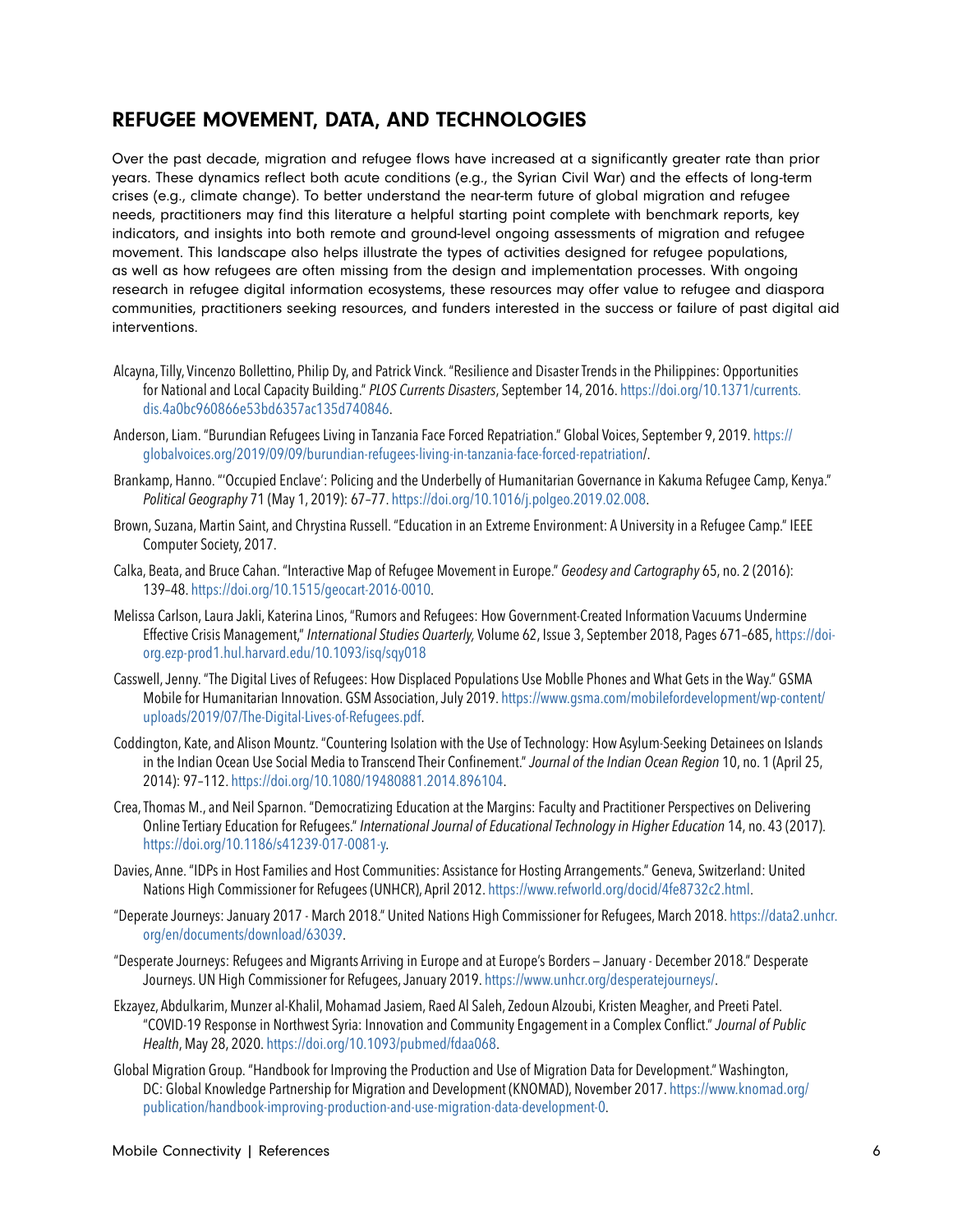- GMSA. "Refugees and Identity: Considerations for Mobile-Enabled Registration and Aid Delivery." Mapping Access to Identity. GSM Association, 2017.
- GSMA. "Enabling Access to Mobile Services for the Forcibly Displaced: Policy and Regulatory Considerations for Addressing Identity-Related Challenges in Humanitarian Contexts." London, UK: GSM Association, September 2017.
- ———. "Mobile Is a Lifeline: Research from Nyarugusu Refugee Camp, Tanzania." GSM Association, July 11, 2017. [https://www.gsma.](https://www.gsma.com/mobilefordevelopment/blog/mobile-lifeline-research-nyarugusu-refugee-camp-tanzania/) [com/mobilefordevelopment/blog/mobile-lifeline-research-nyarugusu-refugee-camp-tanzania/](https://www.gsma.com/mobilefordevelopment/blog/mobile-lifeline-research-nyarugusu-refugee-camp-tanzania/).
- ———. "The Importance of Mobile for Refugees: A Landscape of New Services and Approaches." GSM Association, January 2017.
- ———. "The Mobile Gender Gap Report 2018." Connected Women. GSM Association, 2018.
- GSMA Development Fund. "Women & Mobile: A Global Opportunity A Study on the Mobile Phone Gender Gap in Low and Middle-Income Countries." London, UK: GSM Association, n.d.
- Hayden, Sally. "'I Saw Hell': Under Fire inside Libya's Refugee Detention Centres." *The Guardian*, July 10, 2019, sec. Global development.<https://www.theguardian.com/global-development/2019/jul/10/under-fire-libya-refugee-detention-centres>.
- Jilani, Seema. "What Refugees Face on the World's Deadliest Migration Route." *The New York Times*, April 26, 2018, sec. Magazine. <https://www.nytimes.com/2018/04/26/magazine/refugees-mediterranean-rescue.html>.
- Knell, Yolande. "Azraq: How a Refugee Camp Is Built from Scratch BBC News." *BBC News*. April 30, 2014. [https://www.bbc.com/news/](https://www.bbc.com/news/world-middle-east-27205291) [world-middle-east-27205291](https://www.bbc.com/news/world-middle-east-27205291).
- Kostakos, Panos, Abhinay Pandya, Mourad Oussalah, Simo Hosio, Arash Sattari, Vassilis Kostakos, Niels van Berkel, Christoph Briedbach, and Olga Kyriakouli. "Correlating Refugee Border Crossings with Internet Search Data." *IEEE Computer Society*, 2018. [https://doi.org/10.1109/IRI.2018.00048.](https://doi.org/10.1109/IRI.2018.00048)
- Levin, Blair, Paul De Saa, and T. Alexander Aleinikoff. "A Global Broadband Plan for Refugees." Policy Brief. Washington, DC: Migration Policy Institute, May 2017. [https://cms.emergency.unhcr.org/documents/11982/202236/](https://cms.emergency.unhcr.org/documents/11982/202236/A+Global+Broadband+Plan+for+Refugees+%282017%29/f9f0e032-00a7-44c0-8dc2-f2b47e2cc3bb) [A+Global+Broadband+Plan+for+Refugees+%282017%29/f9f0e032-00a7-44c0-8dc2-f2b47e2cc3bb.](https://cms.emergency.unhcr.org/documents/11982/202236/A+Global+Broadband+Plan+for+Refugees+%282017%29/f9f0e032-00a7-44c0-8dc2-f2b47e2cc3bb)
- Maitland, Carleen, and Ying Xu. "A Social Informatics Analysis of Refugee Mobile Phone Use: A Case Study of Za'atari Syrian Refugee Camp," 2015. [http://dx.doi.org/10.2139/ssrn.2588300.](http://dx.doi.org/10.2139/ssrn.2588300)
- Malli, Nadine. "A Second Chance for Unregistered Children." NRC (blog), July 8, 2019. [https://www.nrc.no/perspectives/2019/a](https://www.nrc.no/perspectives/2019/a-second-chance-for-unregistered-children/)[second-chance-for-unregistered-children/.](https://www.nrc.no/perspectives/2019/a-second-chance-for-unregistered-children/)
- Martineau, Joshua S. "Red Flags: A Model for the Early Warning of Refugee Outflows." *Journal of Immigrant & Refugee Studies* 8, no. 2 (2010): 135–57. [https://doi.org/10.1080/15562941003792093.](https://doi.org/10.1080/15562941003792093)
- Mason, Ben, and Dennis Buchmann. "ICT4Refugees: A Report on the Emerging Landscape of Digital. Responses to the Refugee Crisis." Bonn, Germany: Deutsche Gesellschaft für Internationale Zusammenarbeit (GIZ), May 2016.
- Mason, Elisa. "Against All Odds: Refugees Coping in a Strange Land." *American Libraries* 30, no. 7 (August 1999): 44–47.
- Newell, Bryce Clayton, Sara Vannini, and Ricardo Gomez. "The Information Practices and Politics of Migrant-Aid Work in the US-Mexico Borderlands." *The Information Society* 0, no. 0 (May 18, 2020): 1–15. [https://doi.org/10.1080/01972243.2020.1761918.](https://doi.org/10.1080/01972243.2020.1761918)
- O'Mara, Ben, and Anne Harris. "Intercultural Crossings in a Digital Age: ICT Pathways with Migrant and Refugee-Background Youth." *Race Ethnicity and Education* 19, no. 3 (2016): 639–58. [https://doi.org/10.1080/13613324.2014.885418.](https://doi.org/10.1080/13613324.2014.885418)
- Schmitt, Paul, Brian Tomaszewski, Daniel Iland, Ying Xu, Elizabeth Belding, and Carleen Maitland. "Community-Level Access Divides: A Refugee Camp Case Study." Ann Arbor, Michigan: ACM, 2016. [http://dx:doi:org/10:1145/2909609:2909668]( http://dx:doi:org/10:1145/2909609:2909668).
- Sturgess, Peter, and Christine Philips. "Enhancing Internet Literacy as a Health Promotion Strategy for Refugees and Migrants." *Health Promotion Journal of Australia* 20, no. 3 (200AD): 247.
- Tutlam, Nhial T., Louise H. Flick, Hong Xian, Hisako Matsuo, Anne Glowinski, and Nyamal Tutdeal. "Trauma-Associated Psychiatric Disorders Among South Sudanese Dinka and Nuer Women Resettled in the USA." *Global Social Welfare*, May 21, 2020. [https://](https://doi.org/10.1007/s40609-020-00171-7) [doi.org/10.1007/s40609-020-00171-7.](https://doi.org/10.1007/s40609-020-00171-7)
- UN Broadband Commission for Sustainable Development. "Broadband Connectivity for Refugees." Open Statement, May 2018. [www.](http://www.broadbandcommission.org) [broadbandcommission.org.](http://www.broadbandcommission.org)

UNHCR. "Connecting Refugees: How Internet and Mobile Connectivity Can Improve Refugee Well-Being and Transform Humanitarian

Mobile Connectivity | References 7 7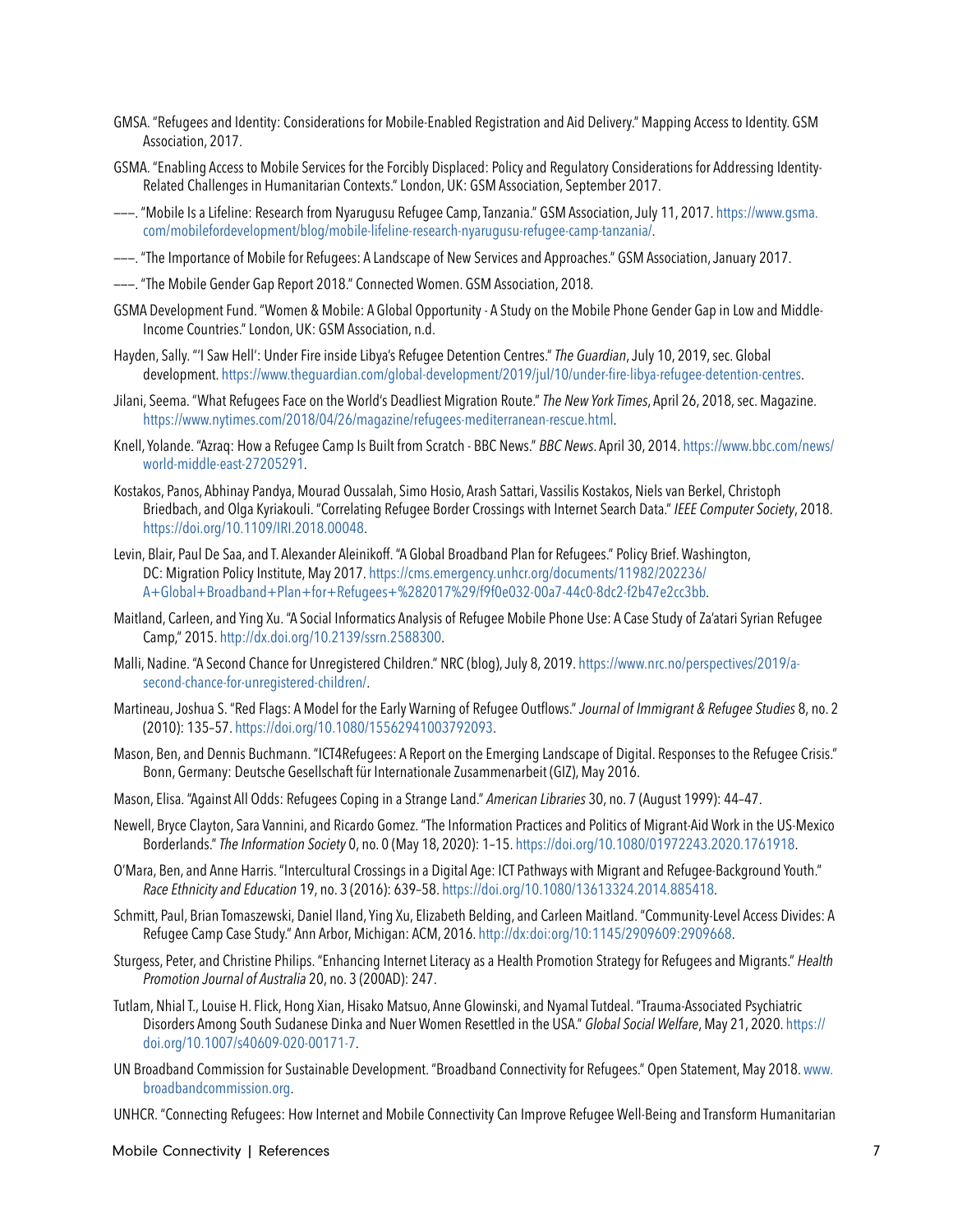Action." Geneva, Switzerland: United Nations High Commissioner for Refugees, 2016.

- ———. "Connectivity for Refugees." In UNHCR Emergency Handbook, 4th ed. Geneva, Switzerland: UNHCR, 2019. [https://emergency.](https://emergency.unhcr.org) [unhcr.org.](https://emergency.unhcr.org)
- ———. "Displaced and Disconnected." Connectivity for Refugees. UNHCR, April 2019.
- ———. "Global Trends: Forced Displacement in 2018." Global Trends. Geneva, Switzerland: United Nations High Commissioner for Refugees, June 20, 2019. [https://www.unhcr.org/5d08d7ee7.pdf.](https://www.unhcr.org/5d08d7ee7.pdf)
- ———. "Internally Displaced Persons Outside Camps: Achieving a More Equitable Humanitarian Response." United Nations High Commissioner for Refugees (UNHCR), April 2010. <https://www.icvanetwork.org/doc00004282.html>.
- Vannini, Sara, Ricardo Gomez, and Bryce Clayton Newell. "Documenting the Undocumented: Privacy and Security Guidelines for Humanitarian Work with Irregular Migrants." In *Information in Contemporary Society*, edited by Natalie Greene Taylor, Caitlin Christian-Lamb, Michelle H. Martin, and Bonnie Nardi, 11420:236–44. Cham: Springer International Publishing, 2019. [https://](https://doi.org/10.1007/978-3-030-15742-5_23) [doi.org/10.1007/978-3-030-15742-5\\_23](https://doi.org/10.1007/978-3-030-15742-5_23).
- Xu, Ying, Carleen Maitland, Adrian Holzer, and Denis Gillet. "Community Building with Co-Located Social Media: A Field Experiment with Syrian Refugees." Lahore, Pakistan: ACM, 2017. [https://doi.org/10.1145/3136560.3136580.](https://doi.org/10.1145/3136560.3136580. )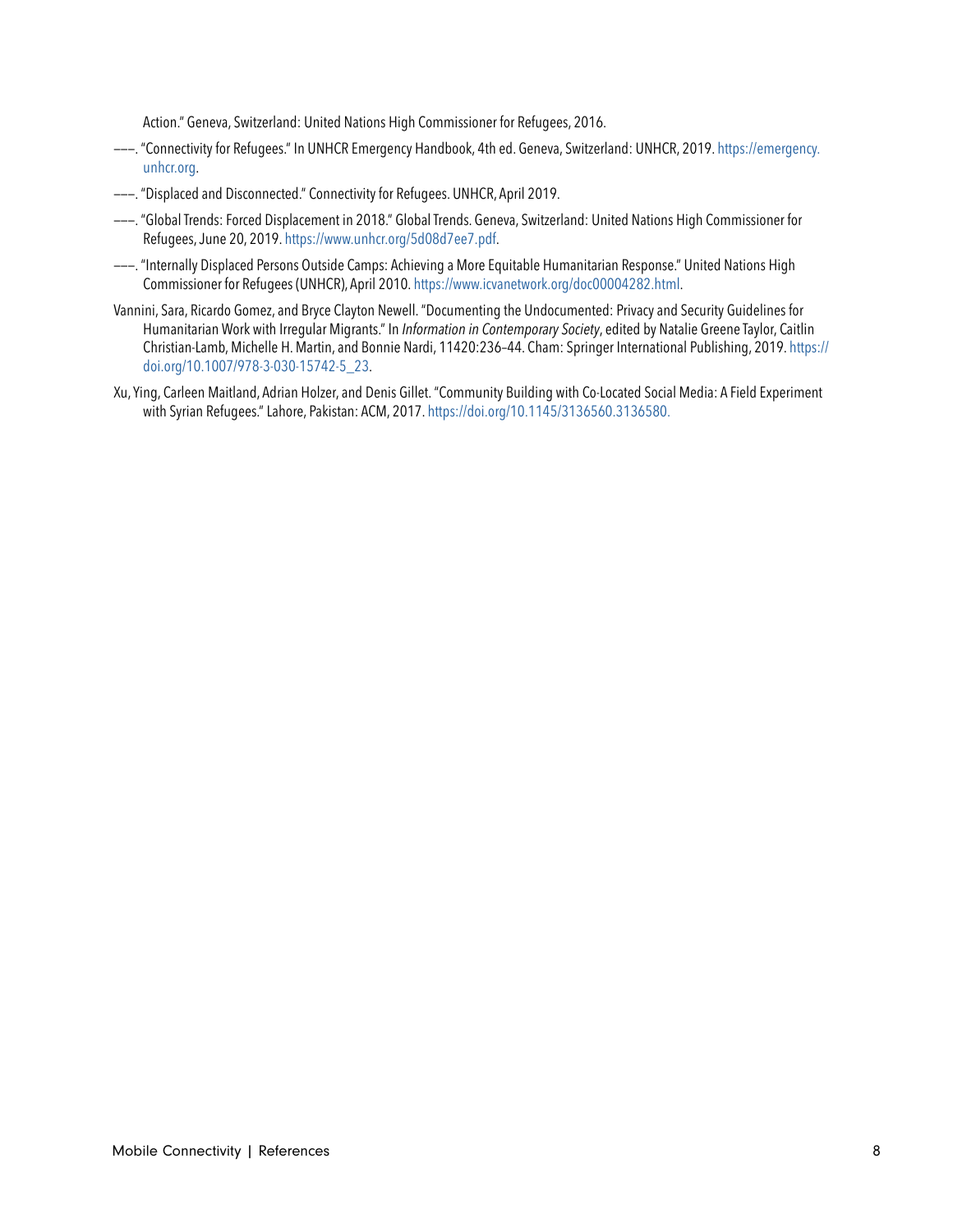#### PSYCHOSOCIAL WELLBEING & TECH AMONG REFUGEES

Refugees face unique challenges to their health and wellbeing: trauma that may force a person or family to seek asylum; exploitation and deprivation of resources along the journey; even the indeterminate status of waiting for legal action and formal access to everyday life activities once at a point of arrival. All of these conditions and many more carry psychosocial effects highlighted in the works below. Rigorous study of the effects information communication technologies can have on refugees' psychosocial wellbeing remain limited.

- Ahmad, Farah, Nasih Othman, Michaela Hynie, Ahmed M. Bayoumi, Anna Oda, and Kwame McKenzie. "Depression-Level Symptoms among Syrian Refugees: Findings from a Canadian Longitudinal Study." *Journal of Mental Health,* May 21, 2020, 1–9. [https://doi.](https://doi.org/10.1080/09638237.2020.1765998. ) [org/10.1080/09638237.2020.1765998.](https://doi.org/10.1080/09638237.2020.1765998. )
- Felton, Emma. "A/Effective Connections: Mobility, Technology and Well-Being." *Emotion, Space and Society* 13, no. 1 (October 11, 2014): 9–15.
- Fertuck, Eric A., Mark F. Lenzenweger, John F. Clarkin, Simone Hoermann, and Barbara Stanley. "Executive Neurocognition, Memory Systems, and Borderline Personality Disorder." *Clinical Psychology Review* 26, no. 3 (2006): 346–75. [https://doi.org/10.1016/j.](https://doi.org/10.1016/j.cpr.2005.05.008) [cpr.2005.05.008](https://doi.org/10.1016/j.cpr.2005.05.008).
- Fouchier, Capucine de, Alain Blanchet, and Louis Jehel. "La Thérapie Comportementale et Cognitive Auprès Des Populations Réfugiées Victimes de Torture et de Guerre: Revue de La Littérature." *Journal de Thérapie Comportementale et Cognitive* 25, no. 1 (February 18, 2015): 12–20. [http://dx.doi.org/10.1016/j.jtcc.2015.01.003.](http://dx.doi.org/10.1016/j.jtcc.2015.01.003. )
- IASC. "IASC Guidelines on Mental Health and Psychosocial Support in Emergency Settings." Guidelines. Geneva, Switzerland: Inter-Agency Standing Committee, 2007.
- INEE. "INEE Thematic Issue Brief: Psychosocial Well-Being." Issue Brief. Geneva, Switzerland: Inter-Agency Network for Education in Emergencies, n.d. <http://www.humanitarianinfo.org/iasc/content/products>.
- McKay, Fiona H., and Matthew Dunn. "Can Online Participation on Issues of Asylum-Seeking Lead to Action? Understanding the Intent to Act." *Australian Journal of Psychology* 69, no. 1 (2017): 247–55. <https://doi.org/doi:10.1111/ajpy.12147>.
- Poole, Danielle N., Bethany Hedt-Gauthier, Shirley Liao, Nathaniel A. Raymond, and Till Bärnighausen. "Major Depressive Disorder Prevalence and Risk Factors among Syrian Asylum Seekers in Greece." *BMC Public Health* 18, no. 1 (July 24, 2018): 908. [https://](https://doi.org/10.1186/s12889-018-5822-x) [doi.org/10.1186/s12889-018-5822-x.](https://doi.org/10.1186/s12889-018-5822-x)
- Poole, Danielle N., Bethany Hedt-Gauthier, Nathaniel A. Raymond, and Till Bärnighausen. "Major Depression Prevalence among Syrian Migrants Seeking Asylum in Greece: A Cross-Sectional Survey." *The Lancet Global Health* 6 (March 2018). [https://doi.org/10.1016/](https://doi.org/10.1016/S2214-109X(18)30149-9) [S2214-109X\(18\)30149-9](https://doi.org/10.1016/S2214-109X(18)30149-9).
- Poole, Danielle N., and Mark Latonero. "Refugee Connectivity: A Survey of Mobile Phones, Mental Health, and Privacy at a Syrian Refugee Camp in Greece." Cambridge, MA: Harvard Humanitarian Initiative and Data&Society, April 2018. [https://hhi.harvard.edu/](https://hhi.harvard.edu/publications/refugee-connectivity-survey-mobile-phones-mental-health-and-privacy-syrian-refugee-camp) [publications/refugee-connectivity-survey-mobile-phones-mental-health-and-privacy-syrian-refugee-camp](https://hhi.harvard.edu/publications/refugee-connectivity-survey-mobile-phones-mental-health-and-privacy-syrian-refugee-camp).
- Poole, Danielle N., Shirley Liao, Elysia Larson, Bethany Hedt-Gauthier, Nathaniel A. Raymond, and Till Börnighausen. "Implementation of a Sequential Screening Process for Depression in Humanitarian Crises: A Validation Study of the Patient Health Questionnaire in Syrian Refugees." *The Lancet Global Health* 7, no. 1 (March 2019): S42. [https://doi.org/10.1016/S2214-109X\(19\)30127-5](https://doi.org/10.1016/S2214-109X(19)30127-5).
- Wollersheim, Dennis. "Constant Connections: Piloting a Mobile Phone-Based Peer Support Program for Nuer (Southern Sudanese) Women." *Australian Journal of Primary Health* 19, no. 1 (2013): 7–13.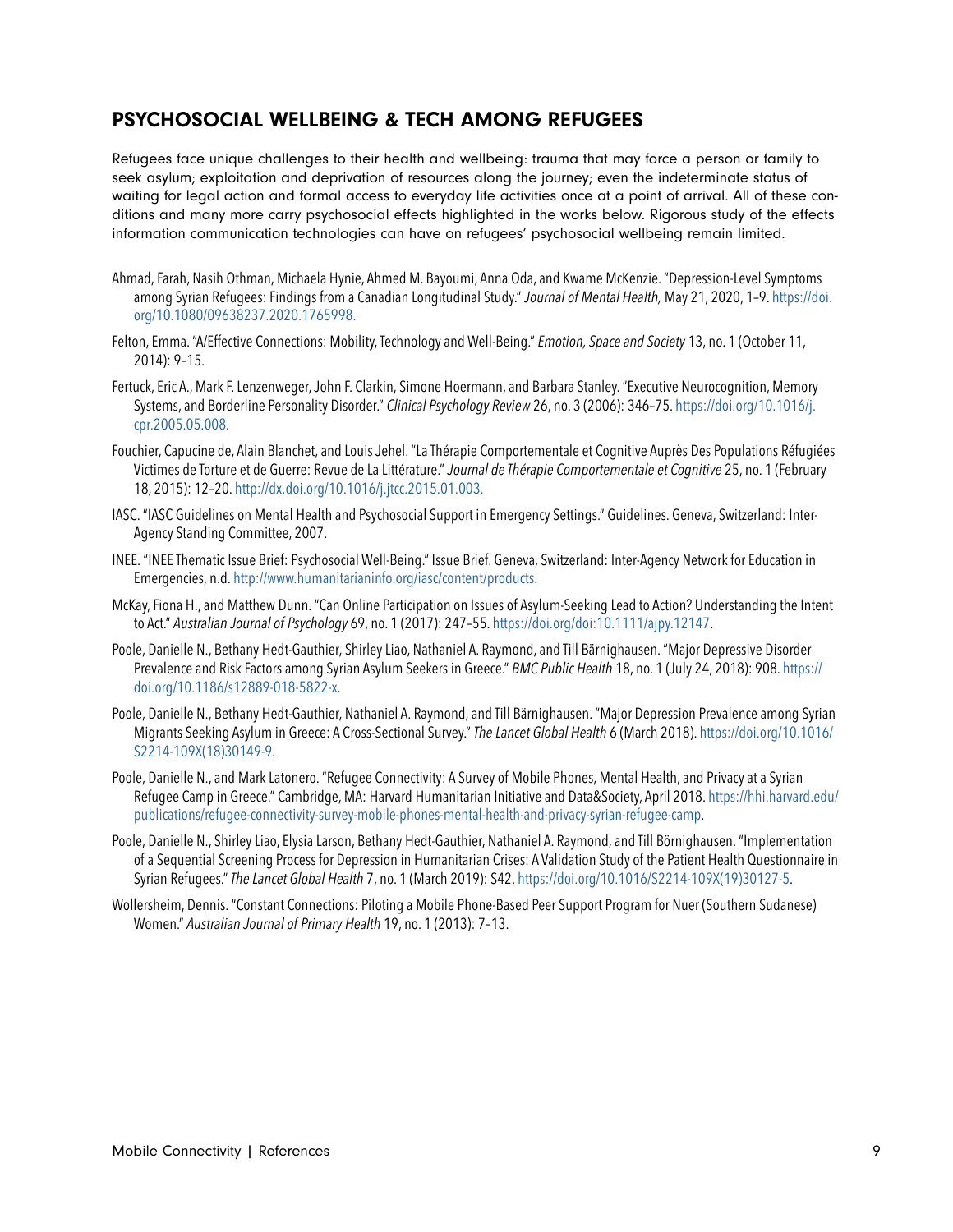### DATA AND INFORMATION COMMUNICATION TECHNOLOGIES

To understand how information communication technologies operate in humanitarian contexts like the refugee camp, it is critical to understand how ICTs operate in non-crisis contexts. This collection offers overviews of Internet architecture and infrastructure, information flows through digital networks, economic factors and cost considerations, and data collection, mediation and sharing studies.

#### Abbate, Janet. *Inventing the Internet*. MIT Press, 1999.

- Bahia, Kalvin, and Stefano Suardi. "The State of Mobile Internet Connectivity Report 2019." GSMA, July 2019. [https://www.gsma.com/](https://www.gsma.com/mobilefordevelopment/resources/the-state-of-mobile-internet-connectivity-report-2019) [mobilefordevelopment/resources/the-state-of-mobile-internet-connectivity-report-2019](https://www.gsma.com/mobilefordevelopment/resources/the-state-of-mobile-internet-connectivity-report-2019)/.
- Balagopal, Bindu. "Gender Digital Divide and Technology-Enabled Inclusive Strategies." Chapter. *Handbook of Research on New Dimensions of Gender Mainstreaming and Women Empowerment*. IGI Global, 2020. [https://doi.org/10.4018/978-1-7998-2819-8.](https://doi.org/10.4018/978-1-7998-2819-8.ch008. ) [ch008.](https://doi.org/10.4018/978-1-7998-2819-8.ch008. )
- Benkler, Yochai. "Cautionary Notes on Disinformation and the Origins of Distrust." MediaWell, Social Science Research Council, October 17, 2019. <https://mediawell.ssrc.org/expert-reflections/cautionary-notes-on-disinformation-benkler/>.
- Bradshaw, Samantha, and Philip N. Howard. "The Global Disinformation Order: 2019 Global Inventory of Organised Social Media Manipulation." Working Paper. Project on Computational Propaganda. Oxford, UK: Oxford Internet Institute, September 26, 2019. [https://www.oii.ox.ac.uk/news/releases/use-of-social-media-to-manipulate-public-opinion-now-a-global-problem-says-new-report/.](https://www.oii.ox.ac.uk/news/releases/use-of-social-media-to-manipulate-public-opinion-now-a-global-problem-says-new-report/)
- Cath, Corinne, and Luciano Floridi. "The Design of the Internet's Architecture by the Internet Engineering Task Force (IETF) and Human Rights." *Science and Engineering Ethics* 23, no. 2 (April 1, 2017): 449–68.<https://doi.org/10.1007/s11948-016-9793-y.>
- Chowdhury, Gobinda, Julie McLeod, Val Gillet, and Peter Willett, eds. "Transforming Digital Worlds." *Lecture Notes in Computer Science*. Sheffield, UK: Springer, 2018. <https://doi.org/10.1007/978-3-319-78105-1.>
- Dahir, Abdi Latif. "African Countries Disrupt Internet Connectivity More than Anywhere Else." *Quartz Africa*, September 23, 2019. [https://](https://qz.com/africa/1468491/africa-internet-shutdowns-grow-longer-in-cameroon-chad-ethiopia) [qz.com/africa/1468491/africa-internet-shutdowns-grow-longer-in-cameroon-chad-ethiopia](https://qz.com/africa/1468491/africa-internet-shutdowns-grow-longer-in-cameroon-chad-ethiopia)/.
- ———. "Reeling from an Internet Shutdown, Startups in Cameroon Have Created an 'Internet Refugee Camp.'" *Quartz Africa*, September 23, 2019. [https://qz.com/africa/942879/an-internet-shutdown-in-cameroon-has-forced-startups-to-create-an-internet-refugee](https://qz.com/africa/942879/an-internet-shutdown-in-cameroon-has-forced-startups-to-create-an-internet-refugee-camp-in-bonako-village/)[camp-in-bonako-village/](https://qz.com/africa/942879/an-internet-shutdown-in-cameroon-has-forced-startups-to-create-an-internet-refugee-camp-in-bonako-village/).
- Dailey, Dharma, Amelia Bryne, Alison Powell, Joe Karaganis, and Jaewon Chung. "Broadband Adoption in Low-Income Communities." Social Science Research Council, March 2010.
- Dotto, Carlotta, and Rory Smith. Essential Guide to Newsgathering and Monitoring on the Social Web. Essential Guides 4, 2019. <https://firstdraftnews.org:443/latest/sources-and-keywords-the-fundamentals-of-online-newsgathering>/.
- Kazeem, Yomi. "Africans Pay More for Internet Access Due to a Lack of Competition in Local Markets." *Quartz Africa*, October 30, 2019. <https://qz.com/africa/1732055/africans-pay-more-for-internet-access-due-to-lack-of-competition/>.
- ———. "WhatsApp Is the Medium of Choice for Older Nigerians Spreading Fake News." *Quartz Africa*, October 30, 2019. h[ttps://qz.com/](ttps://qz.com/africa/1688521/whatsapp-increases-the-spread-of-fake-news-among-older-nigerians) [africa/1688521/whatsapp-increases-the-spread-of-fake-news-among-older-nigerians](ttps://qz.com/africa/1688521/whatsapp-increases-the-spread-of-fake-news-among-older-nigerians)/.
- Kujala, Sari. "User Involvement: A Review of the Benefits and Challenges." *Behaviour & Information Technology* 22, no. 1 (2003): 1–16. [https://doi.org/10.1080/01449290301782.](https://doi.org/10.1080/01449290301782)
- Mallonee, Laura. "A Remote Tanzanian Village Logs Onto the Internet." *Wired*, December 8, 2019. [https://www.wired.com/story/](https://www.wired.com/story/tanzania-internet-photography/. ) [tanzania-internet-photography/.](https://www.wired.com/story/tanzania-internet-photography/. )
- Montjoye, Yves-Alexandre de, Laura Radaelli, Vivek Kumar Singh, and Alex "Sandy" Pentland. "Unique in the Shopping Mall: On the Reidentifiability of Credit Card Metadata." *Science* 347, no. 6221 (January 30, 2015): 536–39. [https://doi.org/10.1126/](https://doi.org/10.1126/science.1256297. ) [science.1256297.](https://doi.org/10.1126/science.1256297. )
- Ohm, Paul. "Broken Promises of Privacy: Responding to the Surprising Failure of Anonymization." *UCLA Law Review* 57 (2010): 1701–77.
- Olhede, S. C., and P. J. Wolfe. "The Growing Ubiquity of Algorithms in Society: Implications, Impacts and Innovations." Philosophical Transactions of the Royal Society A: *Mathematical, Physical and Engineering Sciences* 376, no. 2128 (September 13, 2018):